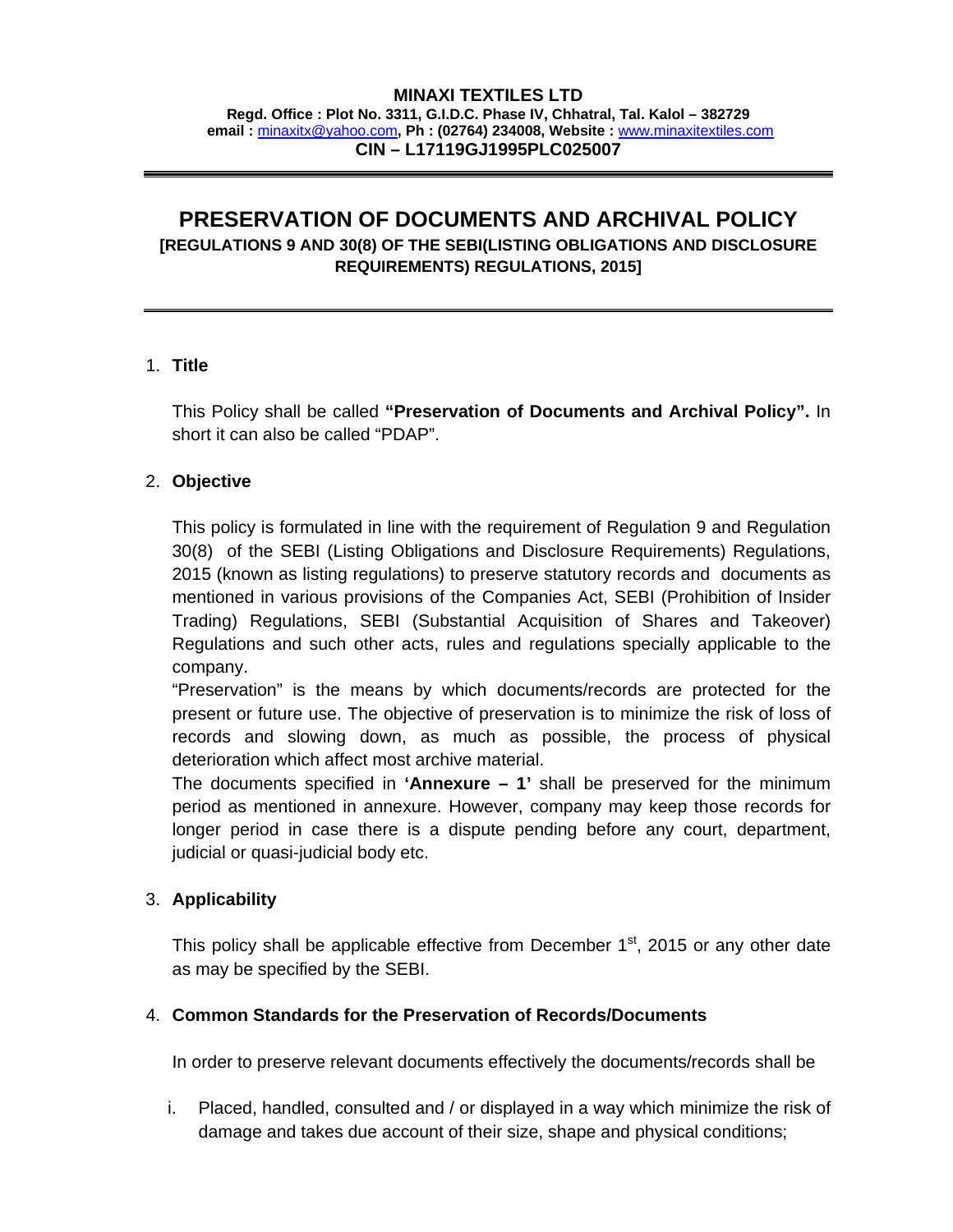- ii. Placed, handled, consulted and / or displayed in a safe and secure location;
- iii. Moved with due care between locations;
- iv. Placed, handled, consulted and / or displayed under appropriate preservation conditions such as avoid area of unsuitable temperature and humidity or area directly affected by ultra violate light.
- v. Proper account must be kept of the location of all the record.
- vi. Adequate infrastructure must be in place to preserve the records / documents and to avoid any serious damage or loss including the misuse, maltreatment or theft of records.
- vii. All departments, divisions, all units involved and responsible for maintaining their records shall take appropriate measures for preventing records in their areas and ensure that the adequate care be taken while taking charge from the person leaving the services of the company due to any reason.

## 5. **Record Storage:**

- i. Sufficient space must be available for the storage of records;
- ii. All permanent and temporary storage area must be safe and secure to minimize the risk of theft or malicious damage;
- iii. Storage area must be structurally sound and sufficiently strong to withstand adverse weather conditions;
- iv. Storage area should be fire proof and moisture proof;
- v. Storage area should be insect and rodent free;
- vi. Environmental conditions in permanent storage areas must be carefully controlled and regulated to reduce the theft of atmospheric contamination.

## 6. **Mechanism to take care of records / documents:**

- i. A full and accurate account of the precise location of all records should be maintained;
- ii. Check and balances on the location of all records issued from or returned to storage should be made;
- iii. Loss or theft of records should be noted / reported / investigated / as deem necessary;
- iv. The physical conditions of records issued from or returned to the stores should be assessed and any physical change / damage should be noted / reported / investigated / treated as necessary.

## 7. **Maintaining of records / documents in electronic forms:**

In order to keep records / documents easily assessable at all the time at different locations, adequate steps to be taken to maintain the records or documents in electronic form / scan form and shall be kept with adequate indexation.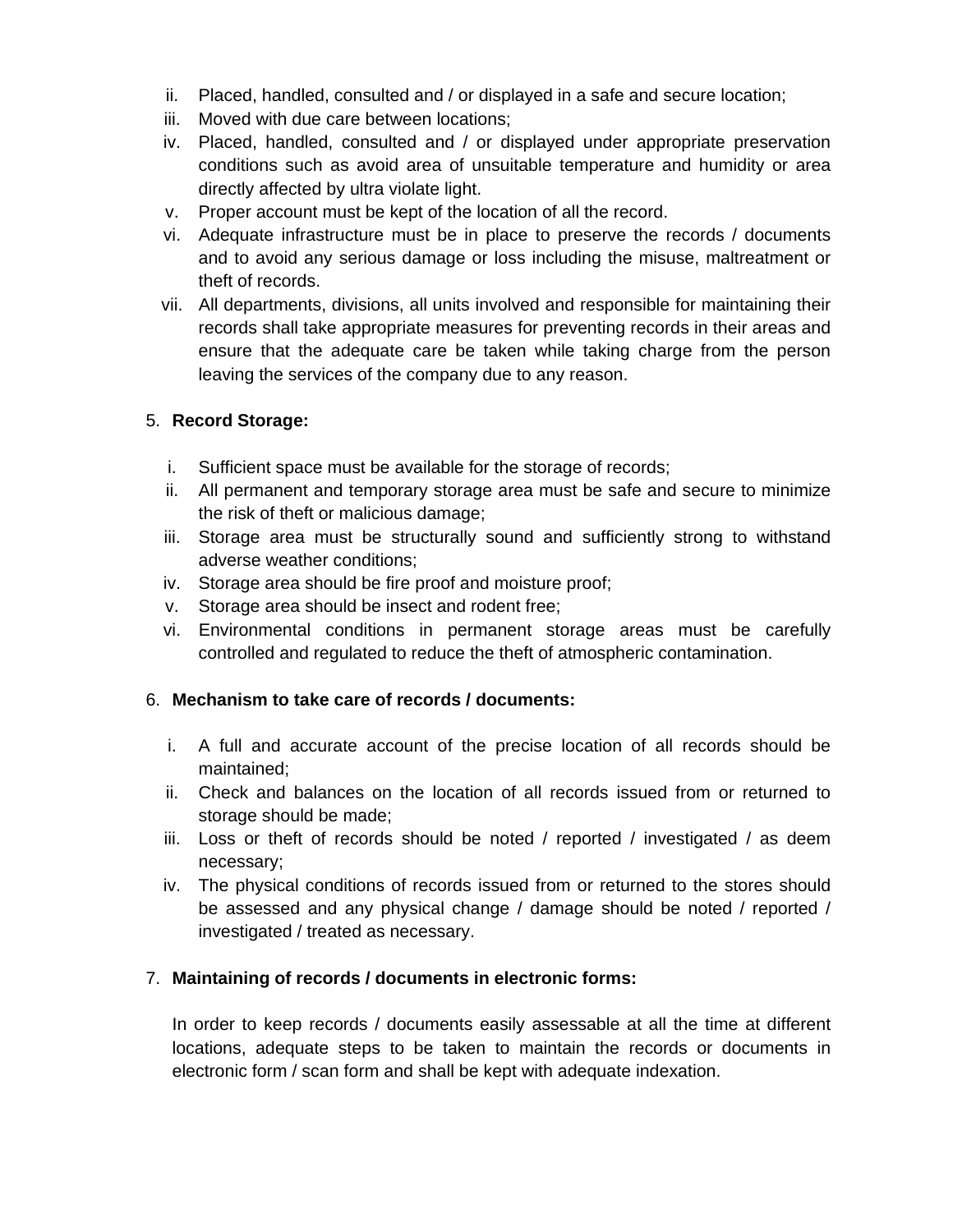#### 8. **Conservation and repair of records / documents :**

The conservation treatments of records / documents should be done in such a manner so that life span of the documents / records shall be improved.

#### 9. **Coping or reformatting of records :**

In order to preserve original documents for longer period, exposure to the physical dangers of actual loss or damage through excessive handling need to be minimized. Hence, it is necessary that critical documents should be kept in scanned form duly authenticated by the members of the Board or company secretary / compliance officer and the same to be referred or provided whenever necessary. It is also to be ensured that copies should not be confused with the originals hence, every copied or reformatted documents must contain the seal of the company stating that this is not an original document.

#### 10. **Amendments :**

Any subsequent amendment / modification in the listing regulations and / or other applicable laws in this regard shall automatically apply to this policy.

The Board of directors shall periodically review the policy keeping in view the amendment taken place in various laws applicable to the company and accordingly update this policy.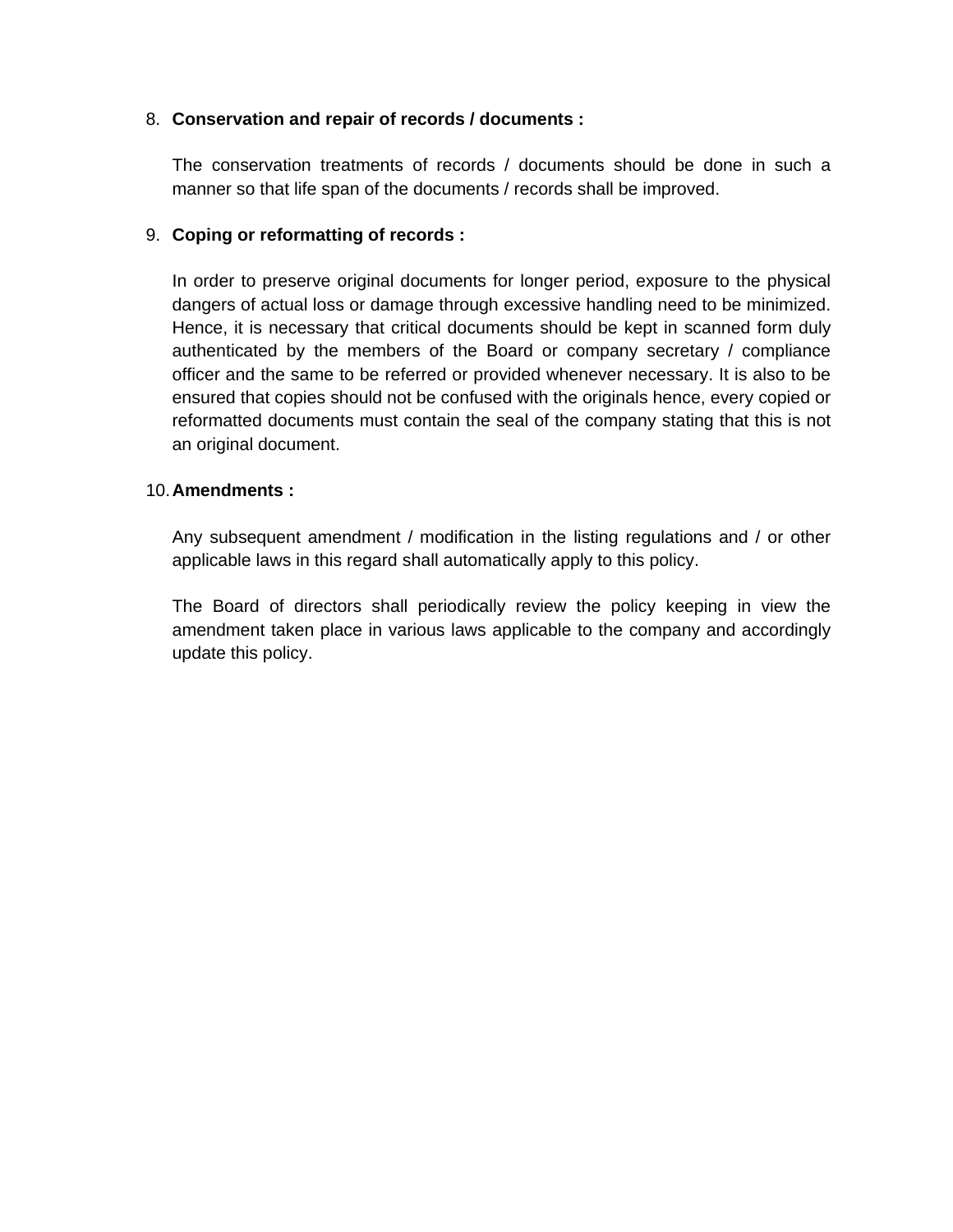# **ANNEXURE 1**

## **LIST OF REGISTERS / DOCUMENTS AND THEIR MENDATORY PRESERVATION PERIOD UNDER COMPANIES ACT, 2013 ("the Act")**

| SI. | <b>Particulars</b><br><b>of</b>                                                                                                           | <b>Preservation</b><br>period                                                                                                                               | <b>Reference</b><br><b>of</b>                                                                                           | <b>Remarks</b>                                                                                                                                                         |
|-----|-------------------------------------------------------------------------------------------------------------------------------------------|-------------------------------------------------------------------------------------------------------------------------------------------------------------|-------------------------------------------------------------------------------------------------------------------------|------------------------------------------------------------------------------------------------------------------------------------------------------------------------|
| No. | documents / register /                                                                                                                    | of documents                                                                                                                                                | sections and rules                                                                                                      |                                                                                                                                                                        |
|     | records                                                                                                                                   |                                                                                                                                                             |                                                                                                                         |                                                                                                                                                                        |
| 1.  | Register<br>of<br>member<br>along with the index                                                                                          | <b>Permanently</b>                                                                                                                                          | Section<br>94<br>read<br>with Rule 15(1) of<br>Companies<br>the<br>(Management and<br>Administration)<br>Rules, 2014.   | Shall be kept in<br>the custody of the<br>CS / Compliance<br>Officer / RTA or<br>any other person<br>authorized by the<br>Board for<br>such<br>purpose.                |
| 2.  | Register of debenture<br>holders<br>and<br>other<br>security holders<br>along<br>with their index                                         | Eight years from the<br>date of redemption of<br>such debentures<br>or<br>securities                                                                        | Section<br>94<br>read<br>with Rule 15(2) of<br>the<br>Companies<br>(Management and<br>Administration)<br>Rules, 2014.   | Shall be kept in<br>the custody of the<br>CS / Compliance<br>Officer / RTA or<br>any other person<br>authorized by the<br>Board<br>for<br>such<br>purpose.             |
| 3.  | Copies of all annual<br>returns and copies of all<br>certificates<br>and<br>documents required to<br>be annexed with the<br>annual return | Eight years from the<br>date of filing with the<br><b>ROC</b>                                                                                               | Section<br>94<br>read<br>with Rule 15(3) of<br>Companies<br>the<br>(Management and<br>Administration)<br>Rules, 2014.   | Shall be kept in<br>the custody of the<br>CS / Compliance<br>Officer<br>or<br>any<br>other<br>person<br>authorized by the<br><b>Board</b><br>for<br>such<br>purpose.   |
| 4.  | The foreign register of<br>members                                                                                                        | Permanently, unless it<br>is discontinued and all<br>the<br>entries<br>are<br>transferred to any other<br>foreign register or to<br>the principal register. | Section<br>94<br>read<br>with Rule $15(4)$ of<br>the<br>Companies<br>(Management and<br>Administration)<br>Rules, 2014. | Shall be kept in<br>the custody of the<br>CS / Compliance<br>Officer<br>or<br>any<br>other<br>person<br>authorized by the<br>for<br>Board<br>such<br>purpose.          |
| 5.  | The foreign register of<br>debenture holders<br><b>or</b><br>other security holders                                                       | Eight years from the<br>date of redemption of<br>debentures<br>such<br>or<br>securities                                                                     | Section<br>94<br>read<br>with Rule $15(4)$ of<br>Companies<br>the<br>(Management and<br>Administration)<br>Rules, 2014. | Shall be kept in<br>the custody of the<br>CS/<br>Compliance<br>Officer<br>or<br>any<br>other<br>person<br>authorized by the<br>for<br><b>Board</b><br>such<br>purpose. |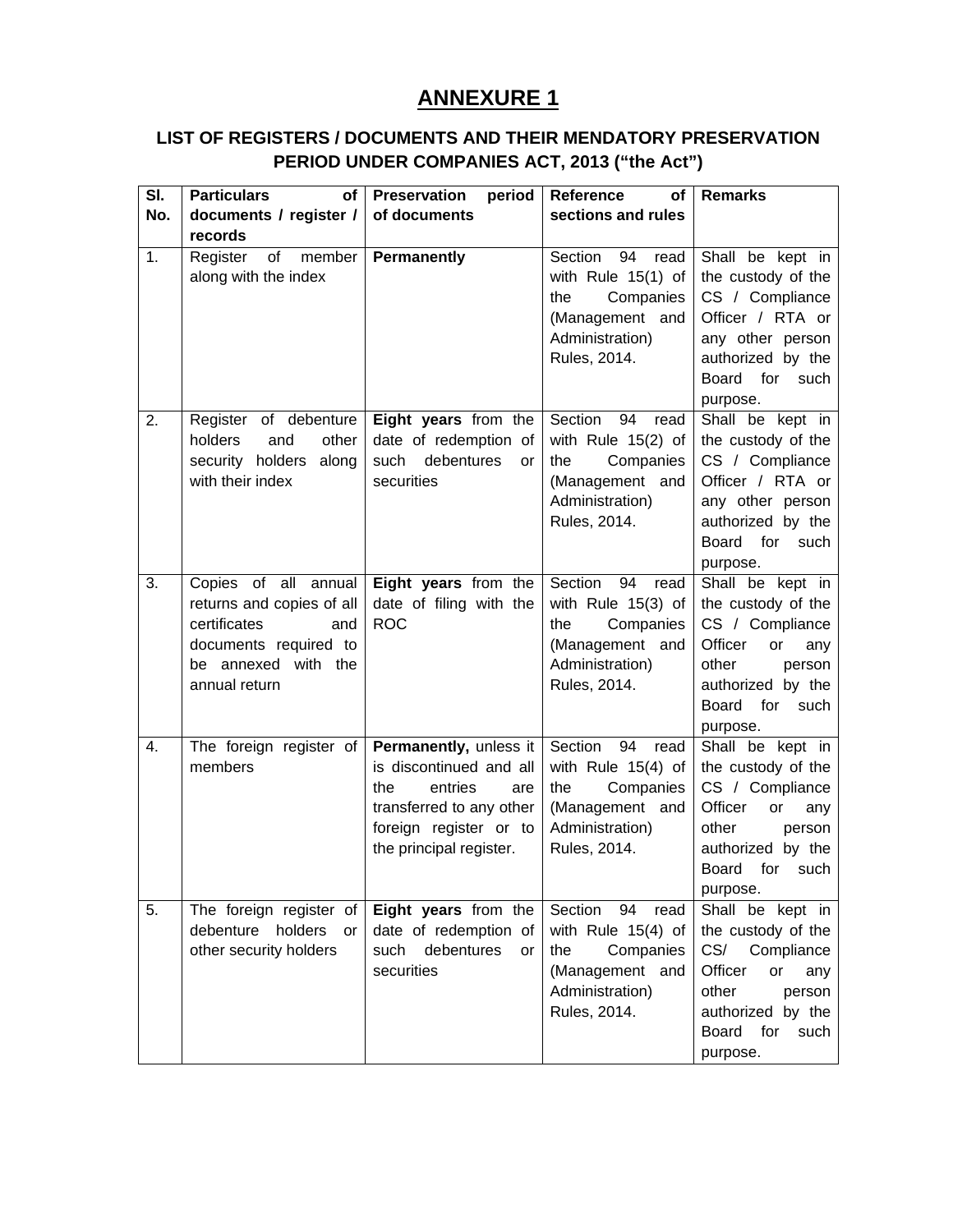| 6. | Preservation of books<br>and<br>papers<br>0f |           | Shall not be disposed<br>of without the prior | Section 239 of the<br>Act |           |                             |
|----|----------------------------------------------|-----------|-----------------------------------------------|---------------------------|-----------|-----------------------------|
|    | amalgamated                                  |           | of<br>permission<br>the                       |                           |           |                             |
|    | companies                                    |           | central government.                           |                           |           |                             |
| 7. | Maintenance,                                 | $\bullet$ | At least 30 years.                            | Section<br>46<br>read     | $\bullet$ | <b>In</b><br>case           |
|    | preservation and<br>safe                     |           | However, in case                              | with Rule 7 of the        |           | company has                 |
|    | of<br>custody<br>share                       |           | of dispute cases                              | Companies (Share          |           | company<br>a                |
|    | certificate<br>forms<br>and                  |           | shall be preserved                            | Capital<br>and            |           | secretary<br>$\prime$       |
|    | related<br>books<br>and                      |           | permanently.                                  | Debentures) Rules,        |           | compliance                  |
|    | including<br>documents                       | $\bullet$ | Certificates                                  | 2014.                     |           | officer: CS /               |
|    | blank<br>with<br>forms<br>οf                 |           | surrendered to the                            |                           |           | Compliance                  |
|    | share certificates.                          |           | company shall<br>be                           |                           |           | Officer shall be            |
|    |                                              |           | defaced<br>by                                 |                           |           | responsible or              |
|    |                                              |           | stamping<br>or                                |                           |           | <b>In</b><br>case           |
|    |                                              |           | printing the<br>word                          |                           |           | company<br>do               |
|    |                                              |           | "cancelled"<br>and                            |                           |           | not have CS /               |
|    |                                              |           | may be destroyed                              |                           |           | compliance                  |
|    |                                              |           | after expiry of three                         |                           |           | officer<br>÷<br>A           |
|    |                                              |           | years from the date                           |                           |           | director                    |
|    |                                              |           | of surrender, under                           |                           |           | specially                   |
|    |                                              |           | authority<br>the<br>0f                        |                           |           | authorized<br>by            |
|    |                                              |           | Board of Directors                            |                           |           | the Board<br>οf             |
|    |                                              |           | and in presence of                            |                           |           | <b>Directors</b><br>for     |
|    |                                              |           | duly<br>board                                 |                           |           | such purpose,               |
|    |                                              |           | appointed person.                             |                           |           | or                          |
|    |                                              |           |                                               |                           |           | The committee               |
|    |                                              |           |                                               |                           |           | of the Board if             |
|    |                                              |           |                                               |                           |           | authorized<br>SO.           |
|    |                                              |           |                                               |                           |           | by the Board,<br>in<br>case |
|    |                                              |           |                                               |                           |           | company does                |
|    |                                              |           |                                               |                           |           | have<br>not                 |
|    |                                              |           |                                               |                           |           | company                     |
|    |                                              |           |                                               |                           |           | secretary.                  |
|    |                                              |           |                                               |                           |           |                             |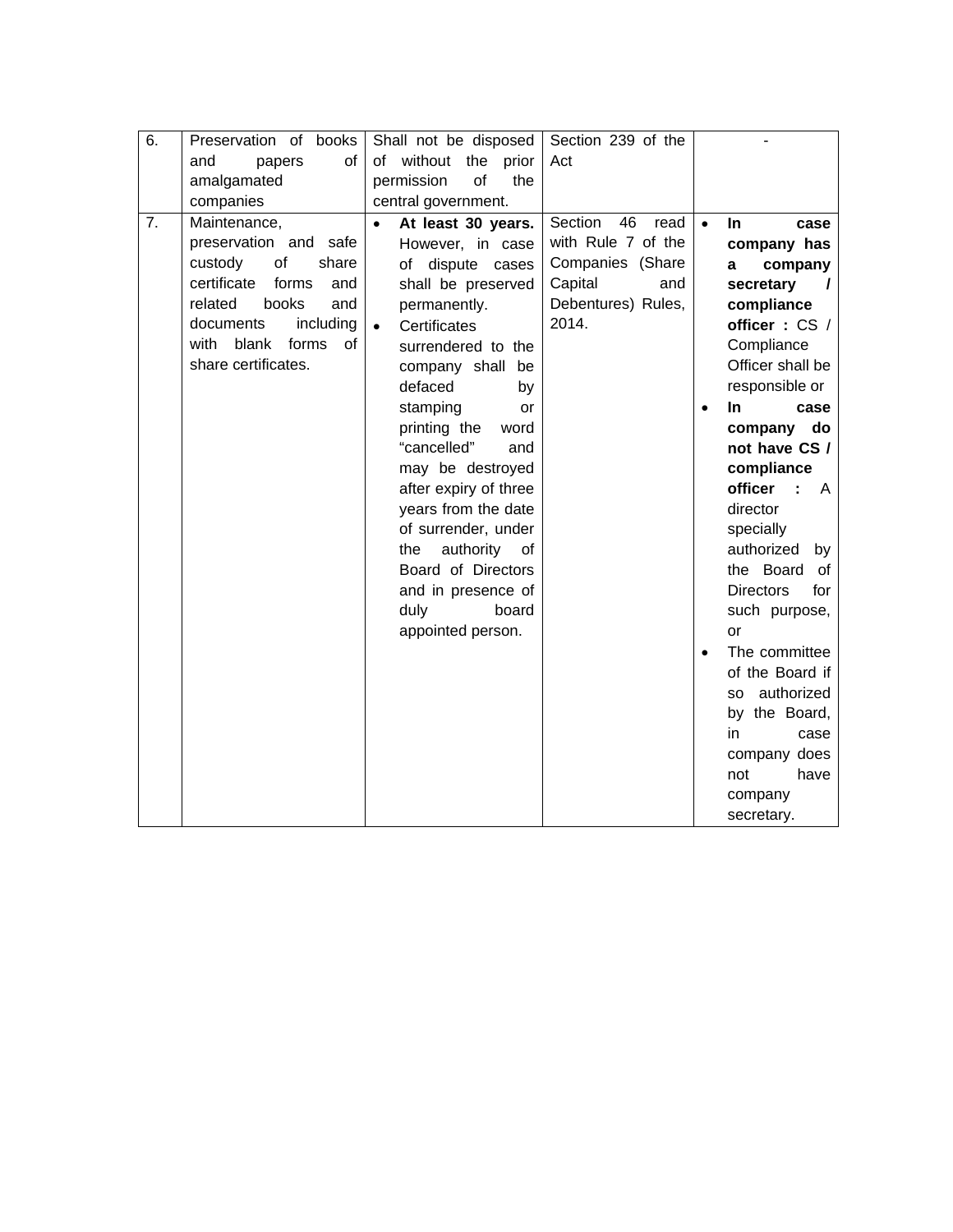| 8.  | Minutes of proceedings                           | The minutes books of       | Section 118 read                      | Minutes shall<br>be            |
|-----|--------------------------------------------------|----------------------------|---------------------------------------|--------------------------------|
|     | of                                               | General meetings<br>i.     | with Rule 25 of the                   | the<br>kept<br>at              |
|     | General meetings<br>i.                           | ii.<br><b>Board</b><br>and | Companies                             | registered office of           |
|     | ii.<br>Creditors meetings                        | Committee                  | (Management and                       | the company and                |
|     | iii.<br>Board meetings                           | Meetings                   | Administration)                       | shall be in custody            |
|     | Committee<br>iv.                                 | Shall<br>be<br>preserved   | Rules, 2014.                          | of the company                 |
|     | meetings<br>of<br>the                            | permanently.<br>This       |                                       | secretary/                     |
|     | <b>Board</b>                                     | includes<br>minutes<br>of  |                                       | compliance officer             |
|     | Resolution<br>passed<br>ν.                       | resolution passed<br>by    |                                       | director<br>or<br>any          |
|     | by postal ballot                                 | postal ballot.             |                                       | duly authorized by             |
|     |                                                  | of<br>creditors<br>minutes |                                       | the Board or at                |
|     |                                                  | shall<br>meetings<br>be    |                                       | such other place               |
|     |                                                  | preserved                  |                                       | may<br>be<br>as                |
|     |                                                  | permanently.               |                                       | approved by the                |
|     |                                                  |                            |                                       | Board.                         |
| 9.  | Register of                                      | The register shall be      | Section 186(9) read                   | The Register shall             |
|     | Loan,<br>i.                                      | preserved                  | with Rule 12 of the                   | kept<br>be<br>at the           |
|     | ii.<br>Investment,                               | permanently.               | Companies                             | registered office of           |
|     | liii.<br>Guarantee or                            |                            | (Meeting<br>of<br>the                 | the company and                |
|     | Security given under<br>iv.                      |                            | <b>Board</b><br>and<br>its            | shall be kept in the           |
|     | section 186 shall be                             |                            | Rules,<br>powers)                     | custody<br>the<br>of           |
|     | maintained in form                               |                            | 2014.                                 | company                        |
|     | $MBP-2.$                                         |                            |                                       | secretary                      |
|     | The register<br>be<br>can                        |                            |                                       | compliance officer             |
|     | maintained<br>either                             |                            |                                       | director<br>any<br>or          |
|     | manually or in electronic                        |                            |                                       | duly authorized by             |
|     | mode.                                            |                            |                                       | the Board or at                |
|     |                                                  |                            |                                       | such other place               |
|     |                                                  |                            |                                       | be<br>may<br>as                |
|     |                                                  |                            |                                       | approved by the                |
|     |                                                  |                            |                                       | Board.                         |
| 10. | Register of investment                           | The register shall be      | Section 187(3) read                   | The Register shall             |
|     | made by the company                              | preserved                  | with Rule 14 of the                   | kept<br>be                     |
|     | but not in its own name                          | permanently.               | Companies                             | at the<br>registered office of |
|     |                                                  |                            |                                       |                                |
|     | under section 187 shall<br>be maintained in form |                            | (Meeting<br>οf<br>the<br><b>Board</b> | the company and                |
|     | MBP-3.                                           |                            | and<br>its                            | shall be kept in the<br>the    |
|     |                                                  |                            | powers)<br>Rules,<br>2014.            | custody of                     |
|     |                                                  |                            |                                       | company                        |
|     |                                                  |                            |                                       | secretary/                     |
|     |                                                  |                            |                                       | compliance officer             |
|     |                                                  |                            |                                       | any director<br>or             |
|     |                                                  |                            |                                       | duly authorized by             |
|     |                                                  |                            |                                       | the Board or at                |
|     |                                                  |                            |                                       | such other place               |
|     |                                                  |                            |                                       | may<br>be<br>as                |
|     |                                                  |                            |                                       | approved by the                |
|     |                                                  |                            |                                       | Board.                         |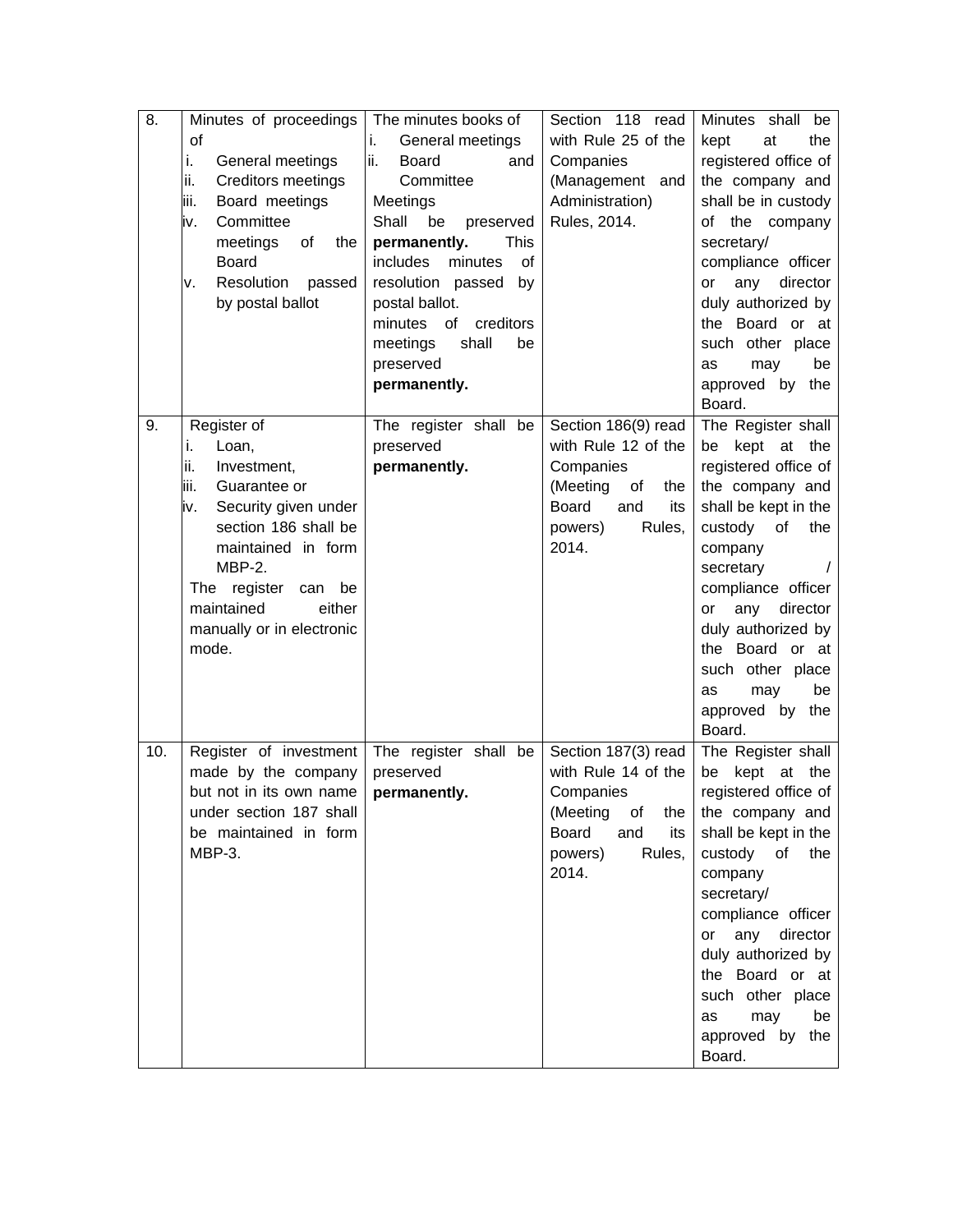| 11. | Notice of disclosure of      | The Notices shall be    | Section 184 read      | The notice shall be     |
|-----|------------------------------|-------------------------|-----------------------|-------------------------|
|     | interest by directors        | preserved for a period  | with Rule 9 of the    | kept in the custody     |
|     | At the first meeting<br>i.   | of Eight years from the | Companies             | of the Company          |
|     | the<br>Board<br>of<br>in.    | end of financial year.  | (Meeting of Board     | Secretary               |
|     | which<br>he                  |                         | and<br>its<br>powers) | compliance officer      |
|     | participates<br>as<br>a      |                         | Rules, 2014.          | or in the custody       |
|     | director<br>and              |                         |                       | other<br>οf<br>any      |
|     | thereafter                   |                         |                       | person authorized       |
|     | lii.<br>At the first meeting |                         |                       | by the Board for        |
|     | of the<br>Board<br>in        |                         |                       | this purpose.           |
|     | every financial year         |                         |                       |                         |
|     | or                           |                         |                       |                         |
|     | liii.<br>Whenever there is   |                         |                       |                         |
|     | any change in the            |                         |                       |                         |
|     | disclosure<br>already        |                         |                       |                         |
|     | made, then at the            |                         |                       |                         |
|     | first board meeting          |                         |                       |                         |
|     | held<br>after<br>such        |                         |                       |                         |
|     | change.                      |                         |                       |                         |
|     | The disclosure shall be      |                         |                       |                         |
|     | in Form MBP-1.               |                         |                       |                         |
| 12. | Register of contract or      | The register shall be   | Section 189 read      | The register shall      |
|     | arrangement in which         | preserved               | with Rule 16 of the   | kept<br>be<br>in<br>the |
|     | directors are interested     | permanently.            | Companies             | custody<br>of<br>the    |
|     | shall be maintained in       |                         | (Meeting of Board     | Company                 |
|     | form MBP-4                   |                         | and<br>its<br>powers) | Secretary               |
|     |                              |                         | Rules, 2014.          | compliance officer      |
|     |                              |                         |                       | or in the custody       |
|     |                              |                         |                       | other<br>of<br>any      |
|     |                              |                         |                       | person authorized       |
|     |                              |                         |                       | by the Board for        |
|     |                              |                         |                       | this purpose.           |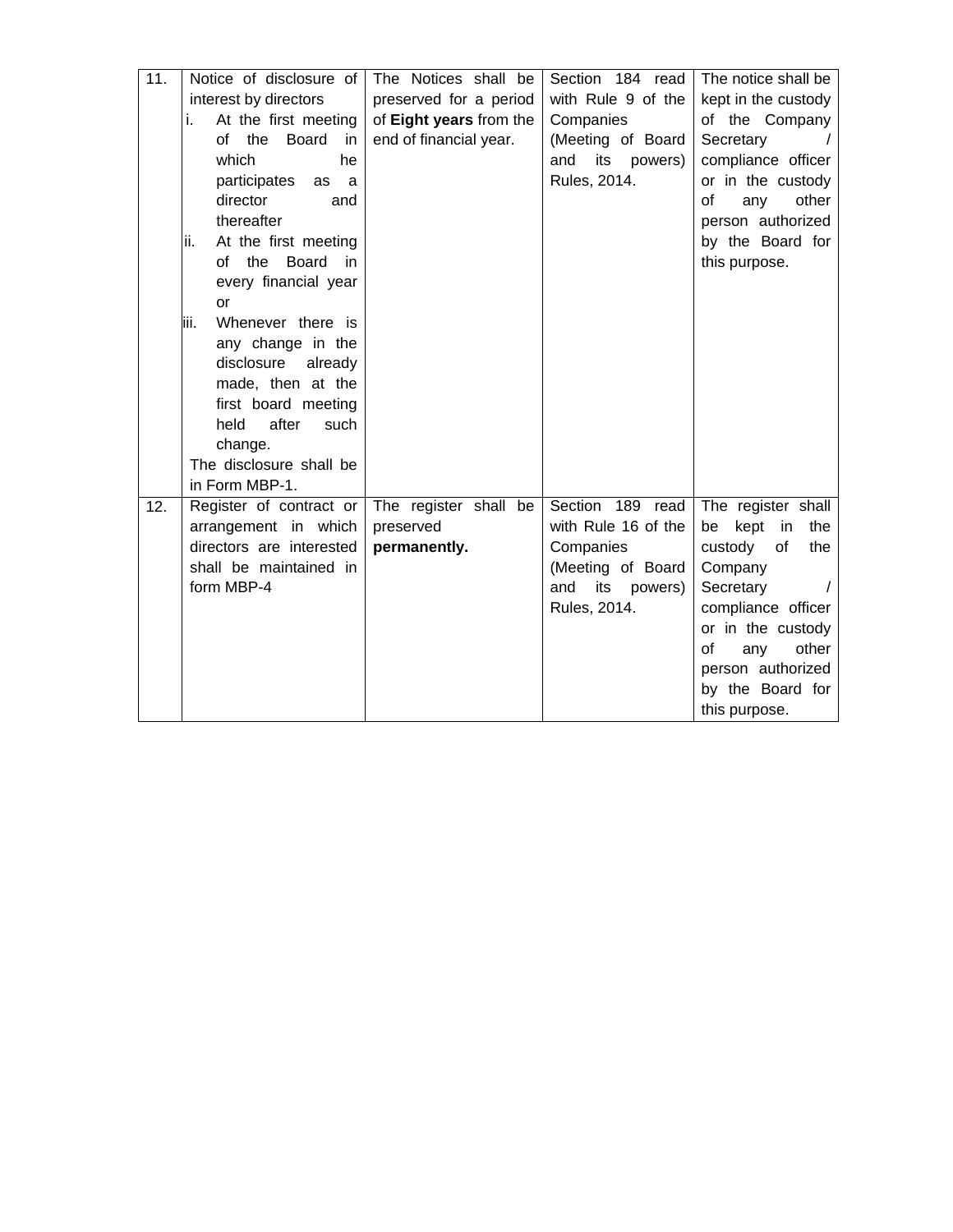| 13. | Maintenance<br>οf                       | The<br>company<br>shall             | Section 398 read                         | Specific                                  |
|-----|-----------------------------------------|-------------------------------------|------------------------------------------|-------------------------------------------|
|     | filed<br>documents<br>in                | retain such documents               | with Rule 7 of the                       | authorization is not                      |
|     | electronic form relating                | duly<br>stamped<br>in               | Companies                                | provided in the Act                       |
|     | incorporation,<br>and<br>to             | original<br>permanently             | (Registration                            | for<br>keeping<br>οf                      |
|     | incidental<br>matters                   | documents<br>for<br>the             | offices and<br>fees)                     | the<br>records<br>in                      |
|     | thereto                                 | relating to incorporation           | Rules, 2014.                             | custody of the CS                         |
|     |                                         | and matters incidental              |                                          | other<br>any<br>or                        |
|     |                                         | thereto, change in any              |                                          | person authorized                         |
|     |                                         | of the clauses of the               |                                          | the<br>by<br>Board.                       |
|     |                                         | MOA and AOA.                        |                                          | These documents                           |
|     |                                         |                                     |                                          | may be kept in the                        |
|     |                                         | However, in any other               |                                          | custody of CS /                           |
|     |                                         | cases, the documents                |                                          | compliance officer                        |
|     |                                         | shall be maintained for             |                                          | authorized<br>or                          |
|     |                                         | a period of Eight years             |                                          | the<br>by<br>person                       |
|     |                                         | from the date of filing of          |                                          | Board.                                    |
|     |                                         | the documents and the               |                                          |                                           |
|     |                                         | same is required to                 |                                          |                                           |
|     |                                         | produce the same as                 |                                          |                                           |
|     |                                         | and when the same is                |                                          |                                           |
|     |                                         | required by competent               |                                          |                                           |
|     |                                         | authority.                          |                                          |                                           |
| 14. | Maintenance of register                 | register of<br>The<br>the           | Section<br>85<br>read                    | No<br>specific                            |
|     | of<br>charges<br>and                    | shall<br>Charges<br>be              | with Rule<br>10<br>of                    | provisions                                |
|     | creating<br>instruments                 | preserved                           | Companies                                | authorizing CS to                         |
|     | charges under section<br>85 of the Act. | permanently<br>and<br>instruments   | (Registration<br>of<br>charge)<br>Rules, | keep the records<br>his<br>in<br>custody. |
|     |                                         | creating<br>and modification of the | 2014.                                    | These documents                           |
|     |                                         | charges shall be kept               |                                          | may be kept in the                        |
|     |                                         | for the period of Eight             |                                          | custody of CS/                            |
|     |                                         | years from the date of              |                                          | compliance officer                        |
|     |                                         | satisfaction<br>of<br>the           |                                          | authorized<br>or                          |
|     |                                         | charges.                            |                                          | the<br>by<br>person                       |
|     |                                         |                                     |                                          | Board.                                    |
| 15. | Maintenance of register                 | The register shall be               | Section 46(2) read                       | The register shall                        |
|     | of<br>renewed<br>and                    | preserved                           | Rule<br>with<br>6<br>of                  | be in the custody                         |
|     | duplicate<br>share                      | permanently                         | Companies (Share                         | of CS/ compliance                         |
|     | certificate in form SH-2                |                                     | capital<br>and                           | officer or any other                      |
|     |                                         |                                     | debentures) Rules,                       | person authorized                         |
|     |                                         |                                     | 2014.                                    | by the Board for                          |
|     |                                         |                                     |                                          | the purpose.                              |
| 16. | Maintenance of register                 | The register of deposit             | Section<br>73<br>read                    | The register shall                        |
|     | of deposits                             | shall be for a period of            | with Rule<br>14<br>of                    | be in the custody                         |
|     |                                         | Eight years from the                | Companies                                | of CS/ compliance                         |
|     |                                         | date of financial year in           | (Acceptance<br>οf                        | officer or any other                      |
|     |                                         | which the latest entry is           | deposits)<br>Rules,                      | person authorized                         |
|     |                                         | made.                               | 2014.                                    | by the Board for                          |
|     |                                         |                                     |                                          | the purpose.                              |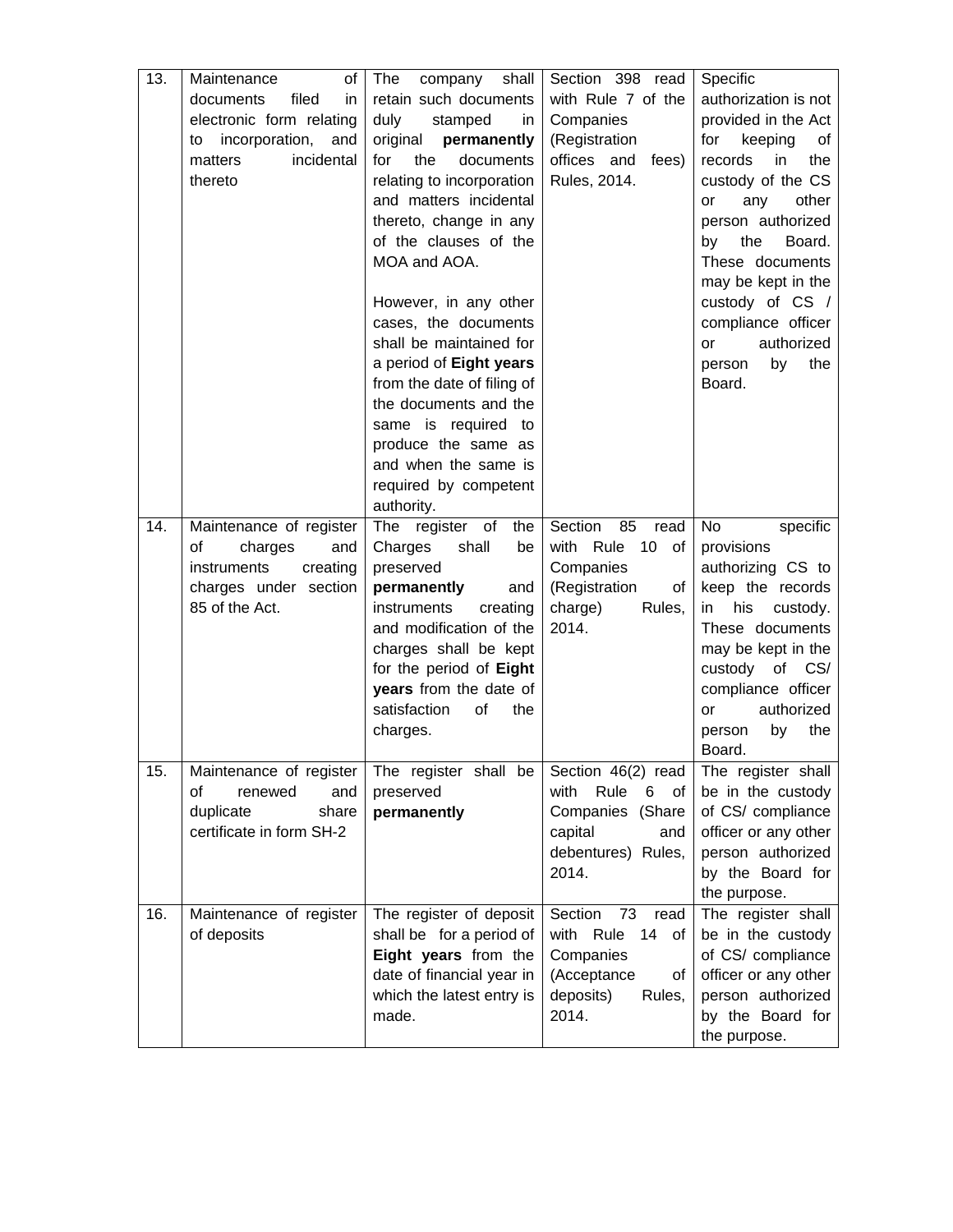| 17. | Maintenance of books      | The books of Accounts      | Section 128 read     | The<br>managing             |
|-----|---------------------------|----------------------------|----------------------|-----------------------------|
|     | of accounts etc.          | οf<br>every<br>company     | with Rule 3 & 4 of   | director, the WTD           |
|     |                           | relating to a period of    | Companies            | charges<br>of<br>in         |
|     |                           | not less than Eight        | (Accounts)<br>Rules, | finance, CFO or             |
|     |                           | <b>Financial</b><br>Years. | 2014.                | any other person            |
|     |                           | immediately preceding      |                      | of<br>a<br>company          |
|     |                           | financial<br>the<br>year   |                      | charged<br>by<br>the        |
|     |                           | together<br>with<br>the    |                      | <b>Board</b><br>with<br>the |
|     |                           | vouchers relevant to       |                      | duty of complying           |
|     |                           | entry<br>in such<br>any    |                      | the provision<br>of         |
|     |                           | books of account shall     |                      | the section.                |
|     |                           | be kept in good order.     |                      |                             |
|     |                           | In case of investigation   |                      |                             |
|     |                           | ordered<br>under<br>is     |                      |                             |
|     |                           | Chapter XIV by the         |                      |                             |
|     |                           | Govt.<br>Central<br>the    |                      |                             |
|     |                           | books of account may       |                      |                             |
|     |                           | maintained<br>for<br>be    |                      |                             |
|     |                           | longer period.             |                      |                             |
| 18. | Register of Director and  | Shall<br>maintained<br>be  | Section 170 read     | The<br>register<br>0f       |
|     | Managerial<br>Key         | updated<br>and<br>on       | with Rule 17 & 18    | Directors and KMP           |
|     | and<br>Personnel<br>their | continuous basis.<br>No.   | of<br>Companies      | shall be kept at            |
|     | shareholding              | specific time period is    | (Appointment<br>and  | office<br>registered        |
|     |                           | prescribed.                | Qualifications)      | and any changed             |
|     |                           |                            | Rules, 2014.         | therein shall be            |
|     |                           |                            |                      | reported to ROC             |
|     |                           |                            |                      | within 30 days of           |
|     |                           |                            |                      | such changes.               |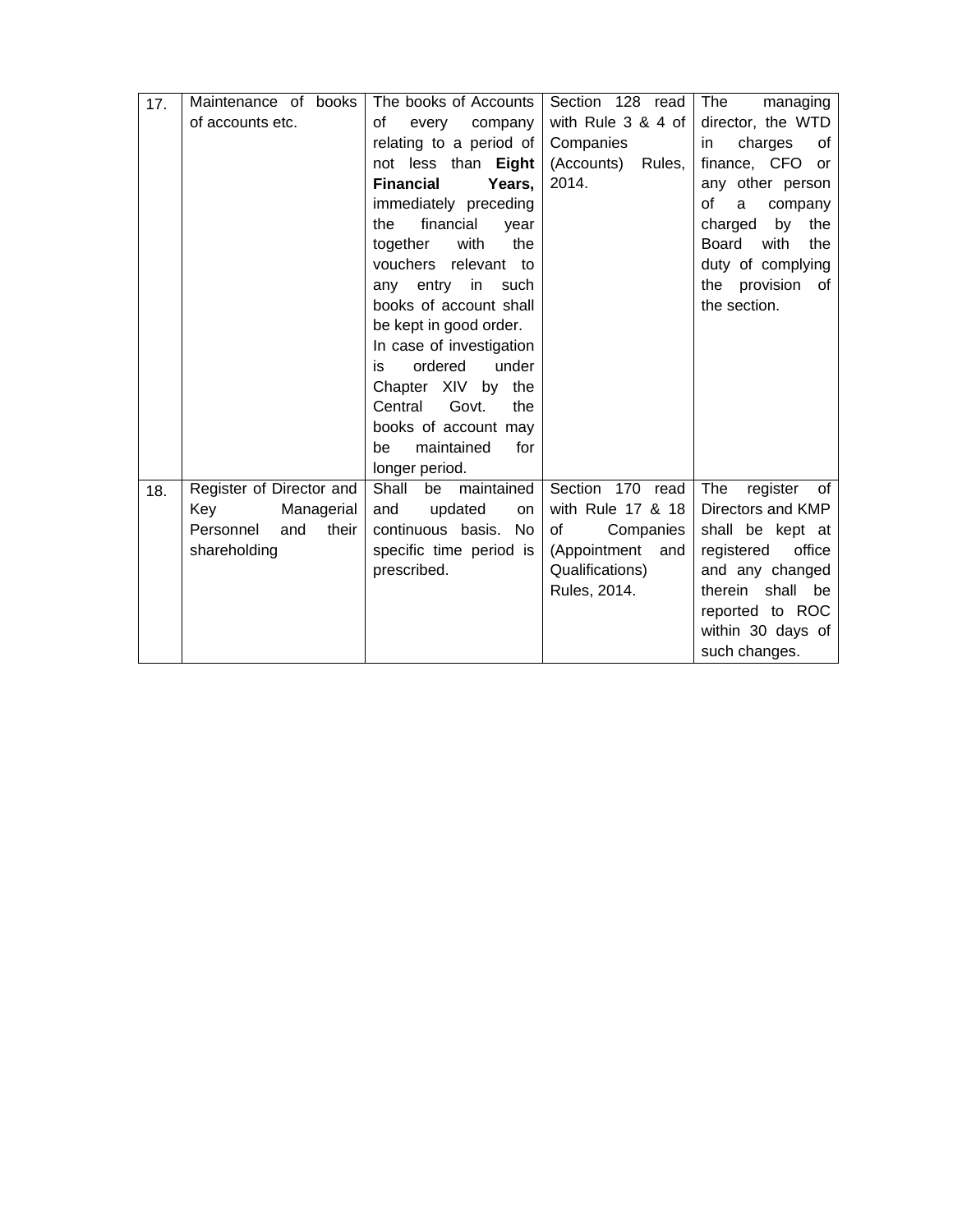# **LIST OF DOCUMENTS AND THEIR MANDATORY PRESERVATION PERIOD AS PER SEBI (PROHIBITION OF INSIDER TRADING) REGULATIONS, 2015**

| SI. | <b>Particulars</b><br><b>of</b>                | <b>Preservation</b><br>period                | Reference<br>of       | <b>Remarks</b>                           |
|-----|------------------------------------------------|----------------------------------------------|-----------------------|------------------------------------------|
| No. | documents / register /                         | of documents                                 | <b>Regulations</b>    |                                          |
|     | records                                        |                                              |                       |                                          |
| 1.  | Disclosure of Trading by                       | The documents shall                          | Regulation 6(4)       | Shall<br>be                              |
|     | insiders<br>in prescribed<br>form.             | be maintained for a<br>minimum Five years in |                       | maintained by the<br>compliance officer. |
|     |                                                | prescribed form.                             |                       |                                          |
| 2.  | Initial disclosure given                       | The documents shall                          | Regulation<br>7(1)(a) | Shall<br>be                              |
|     | by the promoters, Key                          | be maintained for a                          | read<br>with          | maintained by the                        |
|     | managerial<br>personnel                        | minimum Five years in                        | Regulation 6(4)       | compliance officer.                      |
|     | and directors within 30                        | prescribed form.                             |                       |                                          |
|     | of<br>days<br>these                            |                                              |                       |                                          |
|     | regulations taking effect                      |                                              |                       |                                          |
| 3.  | Initial disclosure given                       | The documents shall                          | Regulation $7(1)(b)$  | Shall<br>be                              |
|     | by the persons on his                          | be maintained for<br><sub>a</sub>            | read<br>with          | maintained by the                        |
|     | appointment<br>as<br>a                         | minimum Five years in                        | Regulation 6(4)       | compliance officer.                      |
|     | <b>KMP</b><br>director<br>or                   | prescribed form.                             |                       |                                          |
|     | regarding his holding of                       |                                              |                       |                                          |
|     | securities<br>in<br>the                        |                                              |                       |                                          |
|     | company within 7 days                          |                                              |                       |                                          |
| 4.  | of his appointment<br>Continual<br>disclosures | The documents shall                          | Regulation 7(2)(a)    | Shall<br>be                              |
|     | by<br>given<br>every                           | be maintained for a                          | read<br>with          | maintained by the                        |
|     | promoter, employee and                         | minimum Five years in                        | Regulation 6(4)       | compliance officer.                      |
|     | director of the company                        | prescribed form.                             |                       |                                          |
|     | within 2 trading days of                       |                                              |                       |                                          |
|     | acquisition<br>their<br>of                     |                                              |                       |                                          |
|     | shares or disposal of                          |                                              |                       |                                          |
|     | shares, as the case may                        |                                              |                       |                                          |
|     | crossing<br>be<br>the                          |                                              |                       |                                          |
|     | threshold limit of Rs. 10                      |                                              |                       |                                          |
|     | lacs per quarter or any                        |                                              |                       |                                          |
|     | other value as may be                          |                                              |                       |                                          |
|     | specified.                                     |                                              |                       |                                          |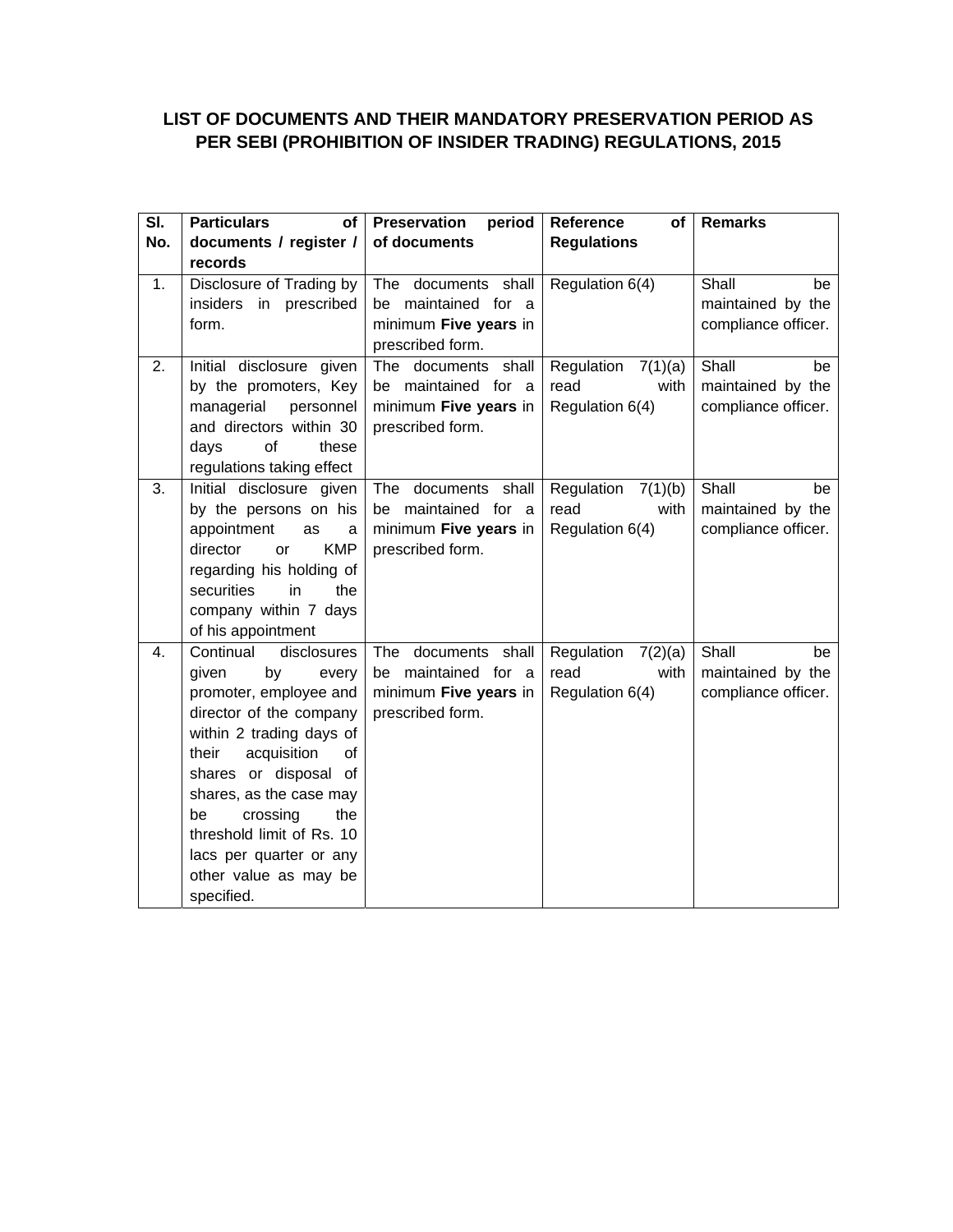| 5. | <b>Disclosure</b><br>shall<br>be     | The documents shall      | Regulation<br>7(2)(b)  | Shall<br>be         |
|----|--------------------------------------|--------------------------|------------------------|---------------------|
|    | made by the company                  | be maintained for a      | read<br>with           | maintained by the   |
|    | to the stock exchange                | minimum Five years in    | Regulation 6(4)        | compliance officer. |
|    | within two trading days              | prescribed form.         |                        |                     |
|    | of receipt of information            |                          |                        |                     |
|    | point No.<br>under<br>$\overline{4}$ |                          |                        |                     |
|    | mentioned above.                     |                          |                        |                     |
| 6. | Code of practice and                 | Shall be disclosed on    | 8<br>Regulation<br>of  | Shall<br>be         |
|    | fair<br>procedures<br>for            | website<br>and<br>will   | <b>SEBI</b><br>(PIT)   | maintained by the   |
|    | disclosure of UPSI as                | continue<br>to<br>be     | 2015<br>Regulations,   | compliance officer. |
|    | per Schedule A                       | disclosed<br>at<br>every | read<br>with           |                     |
|    |                                      | updates                  | Regulation 30(8) of    |                     |
|    |                                      |                          | listing<br>Regulation, |                     |
|    |                                      |                          | 2015.                  |                     |
| 7. | Conduct<br>Code<br>of<br>to          | Shall be disclosed<br>on | Regulation<br>9<br>of  | Shall<br>be         |
|    | regulate, monitor and                | website<br>will<br>and   | <b>SEBI</b><br>(PIT)   | maintained by the   |
|    | report trading by its                | continue to be disclose  | 2015<br>Regulations,   | compliance officer. |
|    |                                      |                          |                        |                     |
|    | employees and other                  | at every updates         | read<br>with           |                     |
|    | connected<br>persons                 |                          | Regulation 30(8) of    |                     |
|    | achieving<br>towards                 |                          | listing<br>Regulation, |                     |
|    | compliance with these                |                          | 2015.                  |                     |
|    | regulations<br>as<br>per             |                          |                        |                     |
|    | Schedule B                           |                          |                        |                     |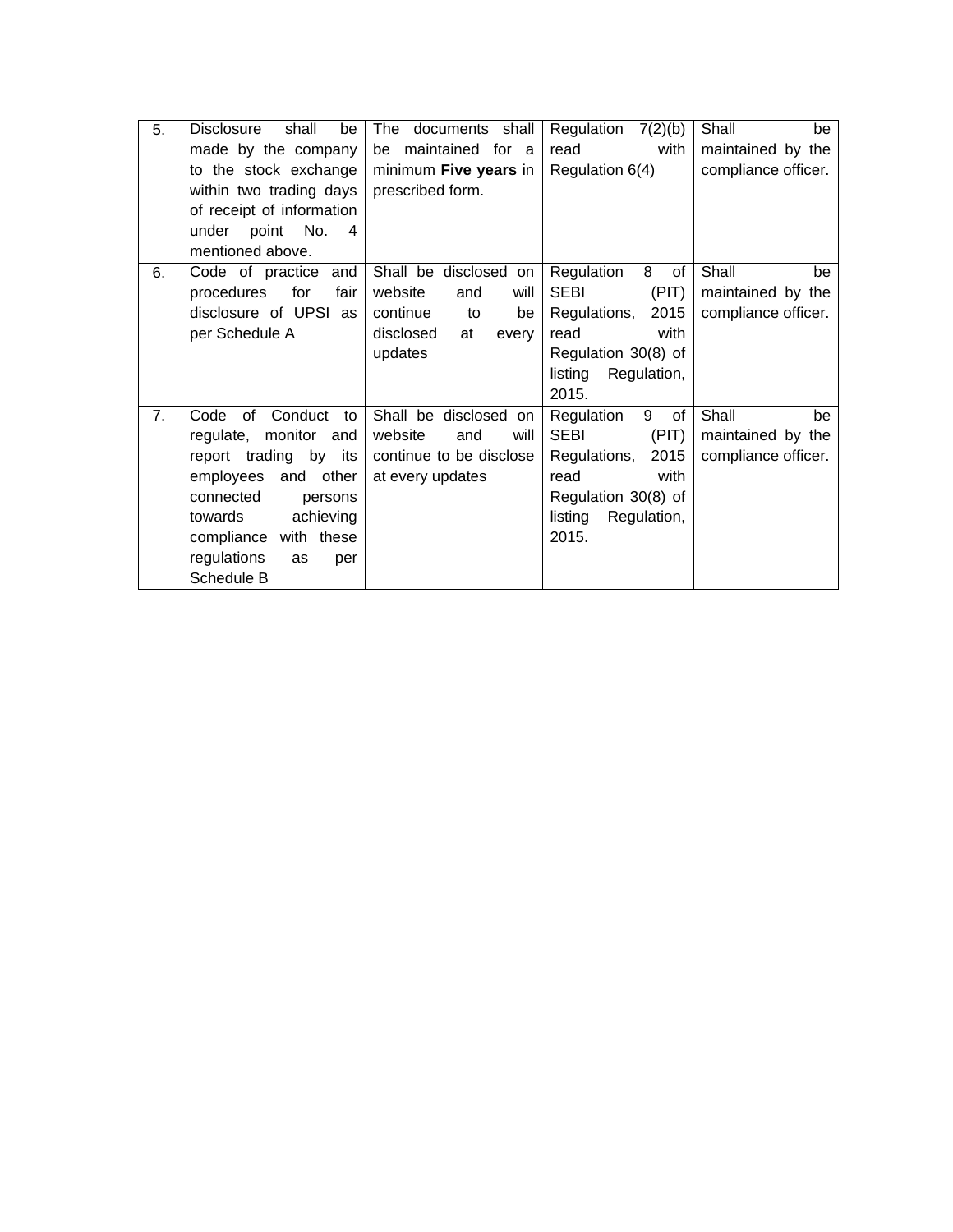## **DISCLOSURE MADE BY THE COMPANY AS PER SEBI (SUBSTAINTIAL ACQUISITION OF SHARE AND TAKEOVER) REGULATIONS, 2011**

| 1. |                                                                  | 1. Regulation 30(1): Every Person, who together with persons acting in           |  |  |  |
|----|------------------------------------------------------------------|----------------------------------------------------------------------------------|--|--|--|
|    |                                                                  | concert with him, holds shares or voting rights entitling him to exercise        |  |  |  |
|    |                                                                  | twenty-five percent or more of the voting rights in a target company,            |  |  |  |
|    | Shall disclose their aggregate shareholding and voting rights as |                                                                                  |  |  |  |
|    |                                                                  | of the thirty-first days of the March, in such target company in                 |  |  |  |
|    |                                                                  | such form as may be specified.                                                   |  |  |  |
|    |                                                                  |                                                                                  |  |  |  |
|    | 2.                                                               | <b>Regulation 30(2):</b> The promoter of every target company shall together     |  |  |  |
|    |                                                                  | with person acting in concert with him, disclose<br>their aggregate              |  |  |  |
|    |                                                                  | shareholding and voting rights as of the thirty-first days of the March, in      |  |  |  |
|    |                                                                  | such target company in such form as may be specified.                            |  |  |  |
|    |                                                                  | 3. The disclosure required under sub-regulation (1) and sub-regulation (2)       |  |  |  |
|    |                                                                  | shall be made within seven working days from the end of each financial           |  |  |  |
|    |                                                                  | year to;                                                                         |  |  |  |
|    |                                                                  | every stock exchange where the share of the target company are<br>i.             |  |  |  |
|    |                                                                  | listed; and                                                                      |  |  |  |
|    |                                                                  | the target company at its registered office.<br>ii.                              |  |  |  |
| 2. |                                                                  | Disclosure of acquisition and disposal.                                          |  |  |  |
|    |                                                                  | 1. Regulation 29(1) : Any acquirer who acquires shares or voting rights in a     |  |  |  |
|    |                                                                  | target company which taken together with shares or voting rights, if any,        |  |  |  |
|    |                                                                  | held by him and by persons acting in concert with him in such target             |  |  |  |
|    |                                                                  | company, aggregating to five per cent or more of the shares of such              |  |  |  |
|    |                                                                  | target company, shall disclose their aggregate shareholding and voting           |  |  |  |
|    |                                                                  | rights in such target company in such form as may be specified.                  |  |  |  |
|    |                                                                  | 2. Regulation 29(2) : Any acquirer, who together with persons acting in          |  |  |  |
|    |                                                                  | concert with him, holds shares or voting rights in a target company, shall       |  |  |  |
|    |                                                                  | disclose every acquisition or disposal of shares of such target company          |  |  |  |
|    |                                                                  | representing two percent or more of the shares or voting rights in such          |  |  |  |
|    |                                                                  | target company in such form as may be specified.                                 |  |  |  |
|    |                                                                  | 3. Regulation 29(3): The disclosures required under sub regulation (1) and       |  |  |  |
|    |                                                                  | sub regulation $(2)$ shall be made within two working days of the receipt        |  |  |  |
|    |                                                                  | off the intimation of allotment of shares, or the acquisition of shares or       |  |  |  |
|    |                                                                  | voting rights in the target company to, -                                        |  |  |  |
|    |                                                                  | every stock exchange where the share of the target company are<br>i.             |  |  |  |
|    |                                                                  | listed; and                                                                      |  |  |  |
|    |                                                                  | ii.<br>the target company at its registered office                               |  |  |  |
|    |                                                                  | Disclosure of encumbered shares.                                                 |  |  |  |
|    |                                                                  | a. Regulation 31(1) : The promoter of every target company shall disclose        |  |  |  |
|    |                                                                  | details of shares in such target company encumbered by him or by persons         |  |  |  |
|    |                                                                  | acting in concert with him in such form as may be prescribed.                    |  |  |  |
|    |                                                                  | <b>b. Regulation 31(2)</b> : The promoter of every target company shall disclose |  |  |  |
|    |                                                                  | details of any invocation of such encumbrance or release of such shares in       |  |  |  |
|    |                                                                  | such form as may be prescribed.                                                  |  |  |  |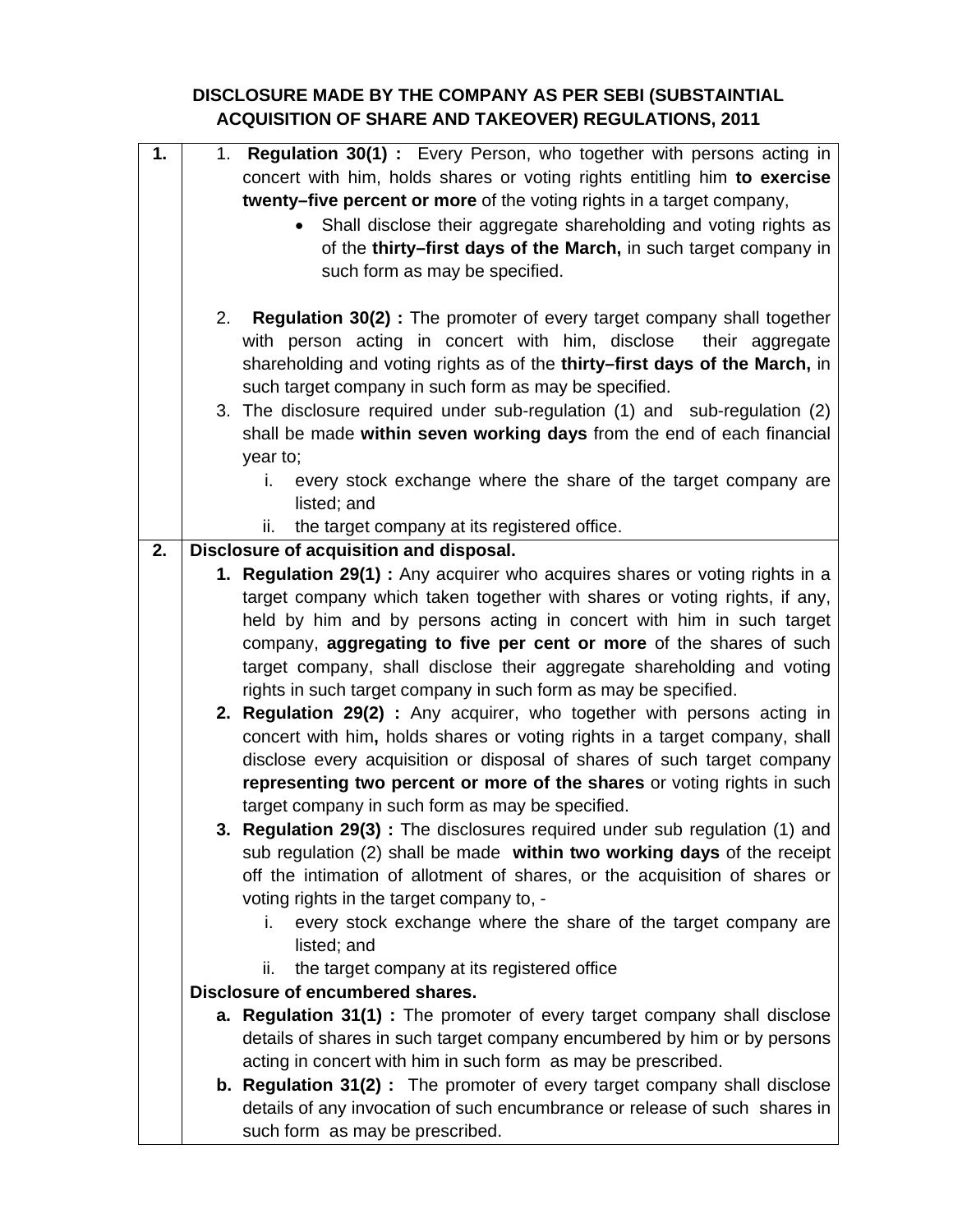| c. Regulation 31(2): The disclosures required under sub regulation (1) and   |
|------------------------------------------------------------------------------|
| sub regulation (2) shall be made within seven working days from the          |
| creation or invocation or release of encumbrance, as the case may be to, $-$ |
| every stock exchange where the share of the target company are listed;       |
| and                                                                          |
| ii. the target company at its registered office                              |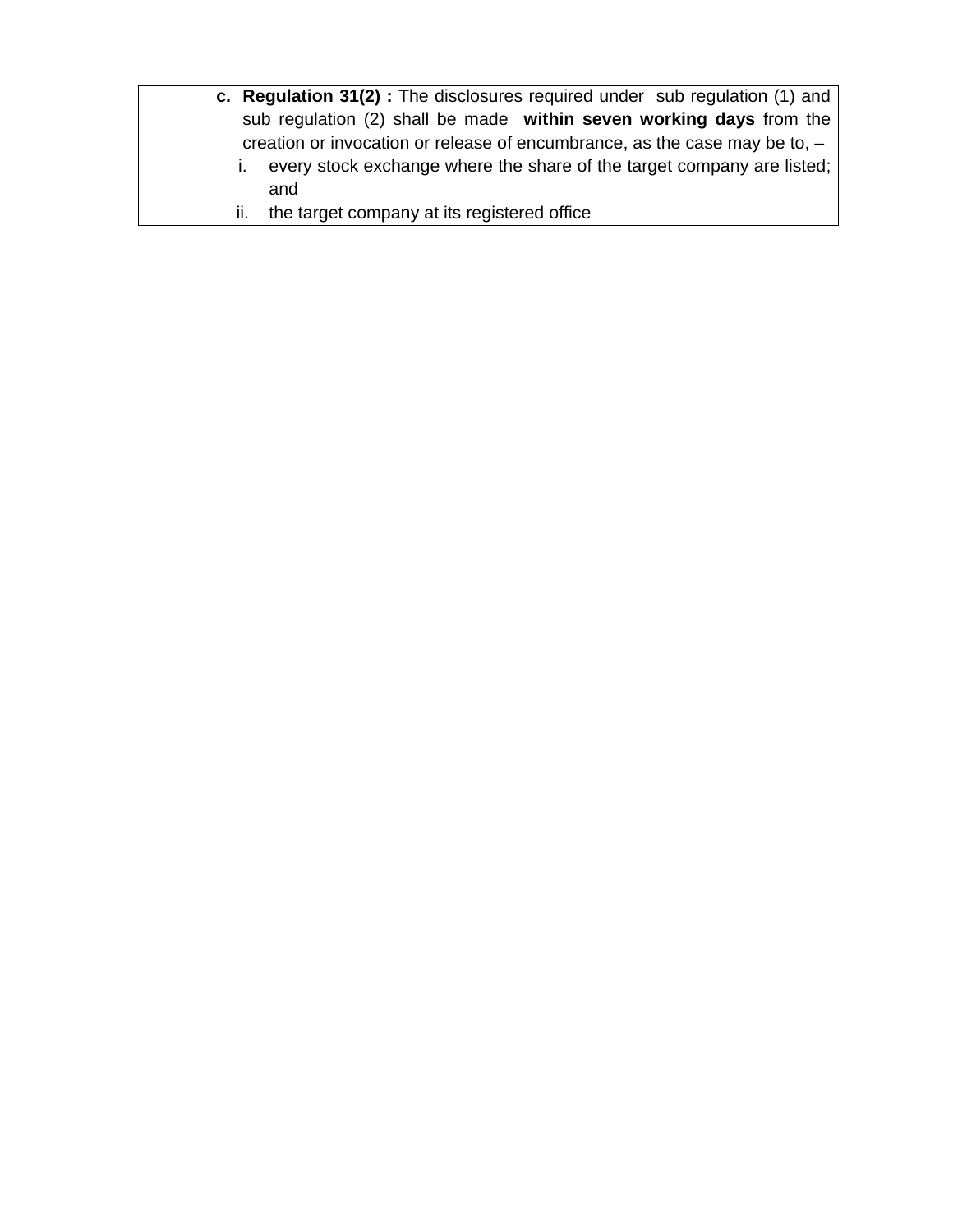## **MAINTENANCE OF RECORDS OF DISCLOSURE MADE OF VARIOUS EVENTS / INFORMATION UNDER LISTING REGULATIONS, 2015 FOR A PERIOD OF FIVE YEARS AND THEREAFTER AS PER ARCHIVAL POLICY OF THE COMPANY**

| SI. | List of Documents / Return required to be filled / reported to Stock Exchanges under               |
|-----|----------------------------------------------------------------------------------------------------|
| No. | Listing Regulation is given below :                                                                |
| 1.  | Statement Grievance Redressal Mechanism [Reg. 13(3)] :                                             |
|     | Listed entity shall file on a quarterly basis, within 21 days from the end of each quarter, a      |
|     | statement given number of investor complaints pending at the beginning of the quarter, those       |
|     | received during the quarter, disposed of during the quarter and those remaining unsolved at        |
|     | the end of the quarter.                                                                            |
| 2.  | Corporate Governance Report [Reg. 27(2)(a)] :                                                      |
|     | Listed entity shall submit a quarterly compliance report on corporate governance in the            |
|     | prescribed format as per circular dated September 24, 2015 to the stock exchanges within 15        |
|     | days of close of the quarter.                                                                      |
| 3.  | Shareholding Pattern [Reg. 31(1)(b)] :                                                             |
|     | Shareholding Pattern shall be filed on quarterly basis within 21 days of close of the quarter.     |
| 4.  | Statement of deviation and Variation [Reg. 32(1) :                                                 |
|     | The deviation or variation report shall be submitted to the stock exchange on quarterly basis      |
|     | for public issue, right issue, preferential issue indicating deviation as per regulation 32(1).    |
| 5.  | Submission of quarterly and year to date stand alone Financial results [Reg. 33(3)(a)] :           |
|     | Shall be submitted to the stock exchange within 45 days of the end of each quarter, other          |
|     | than the last quarter.                                                                             |
| 6.  | Submission of compliance certificate related to share transfer to the stock exchange               |
|     | $[Reg. 7(3)]$ :                                                                                    |
|     | The listed entity shall submit a compliance certificate to the stock exchange duly signed by       |
|     | both the compliance officer of the listed entity and the authorized representative of the share    |
|     | transfer agent, whenever applicable, within one month of end of each half of the financial         |
|     | year, certifying compliance with the requirements of sub regulation 2.                             |
| 7.  | Compliance certificate w.r.t. transfer or transmission or transposition of securities              |
|     | within 30 days [Reg.40(9)] :                                                                       |
|     | The listed entity shall ensure that the share transfer agent and / or the in-house transfer        |
|     | facility, as the case may be, produces a certificate from a practicing company secretary           |
|     | within one month of end of each half of the financial year, certifying that all certificate        |
|     | have been issued within 30 days of the date of lodgment for transfer, sub-division,                |
|     | consolidation, renewal, exchange or endorsement of calls / allotment , monies.                     |
|     | The listed entity shall ensure that certificate mentioned in the sub regulation (9) shall be filed |
|     | with the stock exchange simultaneously [Reg. 40(10)]                                               |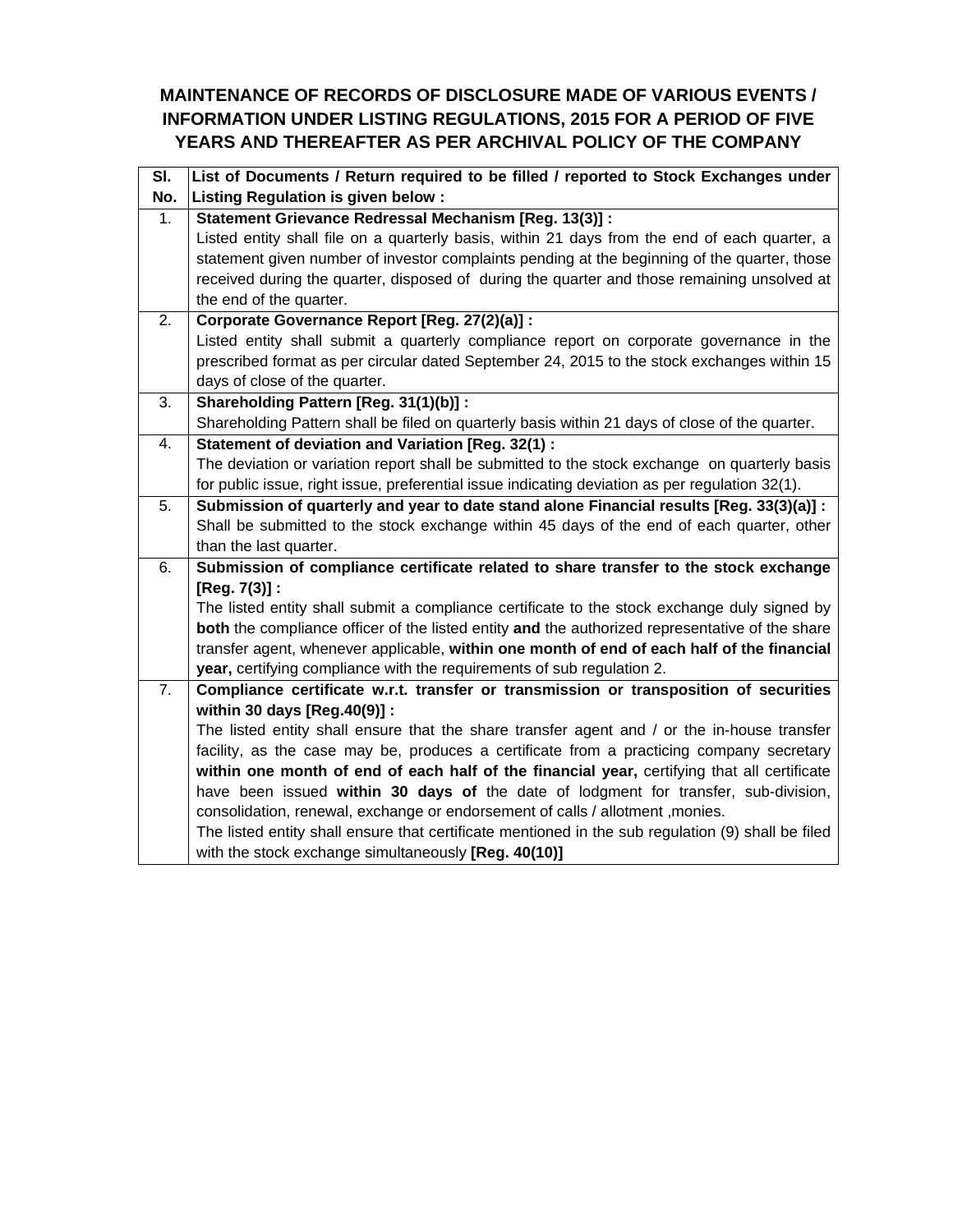| 8.  | Payment of Listing Fees and other charge [Reg. 14] :                                                                            |
|-----|---------------------------------------------------------------------------------------------------------------------------------|
|     | The listed entity shall pay all such fee or charges, as applicable, to the recognized stock                                     |
|     | exchanges, in the manner specified by the SEBI or the recognized stock exchange.                                                |
| 9.  | Submission of audited annual financial results [Reg.33(3)(d)] :                                                                 |
|     | The listed entity shall audited standalone financial results for the financial year, within 60                                  |
|     | days from the end of financial year along with the audit report and either Form A (unmodified                                   |
|     | report) or Form B (modified report) :                                                                                           |
|     | Provided that if the listed entity has subsidiaries, it shall while submitting annual audited                                   |
|     | standalone financial results also submit annual audited consolidated financial results along                                    |
|     | with the audit report and either Form A or Form B.                                                                              |
| 10. | Annual report [Reg.34(1)] :                                                                                                     |
|     | The listed entity shall submit the annual report to the stock exchange within 21 working                                        |
|     | days of its being approved and adopted in the annual general meeting held as per the                                            |
|     | provision of the Companies Act, 2013.                                                                                           |
| 11. | Intimation of appointment of share transfer agent [Reg.7(5)] :                                                                  |
|     | The listed entity shall intimate such appointment referred to in sub regulation (4) to the stock                                |
|     | exchange within 7 days of entering into agreement.                                                                              |
| 12. | In-principle approval of stock exchange [Reg. 28(1)] :                                                                          |
|     | The listed entity shall obtain an "in-principle" approval from recognized stock exchange                                        |
|     | before issue of security.                                                                                                       |
| 13. | Prior intimations of Board meeting for financial results to the Stock Exchange [Reg.                                            |
|     | 29(1)(a) & Proviso of sub reg. (2)] :                                                                                           |
|     | The listed entity shall give prior intimation to stock exchange about the meeting of Board of                                   |
|     | Directors in which financial results viz. quarterly, half yearly or annual is proposed to be                                    |
|     | considered.                                                                                                                     |
|     | The intimation shall be given at least five days in advance (excluding the date of the                                          |
|     | intimation and date of the meeting and such intimation shall include the date of such meeting                                   |
|     | of the Board of Directors.                                                                                                      |
| 14. | Prior intimation of Board meeting for proposal to buy-back of securities, voluntarily                                           |
|     | delisting, fund raising by way of further public offer, right issue, ARD, GDR, FCCB QIP,                                        |
|     | DEPT ISSUE, Preferential Issue, declaration of dividend, bonus issue : [Reg. 29(1)(b), Reg.                                     |
|     | 29(1)(c), Reg. 29(1)(d), Reg. 29(1)(e), Reg. 29(1)(f)].                                                                         |
| 15. | Intimation of Board meeting for alteration in nature of securities [Reg.29(3] :                                                 |
|     | The listed entity shall give intimation to stock exchange at least 11 working days before any                                   |
|     | of the following proposal is placed before the Board meeting                                                                    |
|     | a. Any alteration in form or nature of any securities that are listed on the stock exchange                                     |
|     | or in rights or privileges thereof;<br>b. Any alteration in date on which the interest on debentures or bonds or the redemption |
|     | amount of redeemable shares or of the debentures or bonds shall payable.                                                        |
| 16. | Disclosure of price sensitive information [Reg. 30(6)] :                                                                        |
|     | The listed entity shall disclose to stock exchange(s) of all events, as specified in Part A of                                  |
|     | schedule III, or information as soon as reasonably possible and not later than twenty four                                      |
|     | hours from the occurrence of the event or information.                                                                          |
|     | Provided that in case the disclosure is made after twenty four hours from the occurrence of                                     |
|     | the event or information, The listed entity shall, along with such disclosures provide                                          |
|     | explanation for delay.                                                                                                          |
| 17. | Disclosure of price sensitive information [Reg. 30(6)] : Outcome of Meeting of the board                                        |
|     | of directors :                                                                                                                  |
|     | The listed entity shall disclose to the Exchange(s), within 30 minutes of the closure of the                                    |
|     |                                                                                                                                 |
|     | meeting, held to consider the following:                                                                                        |